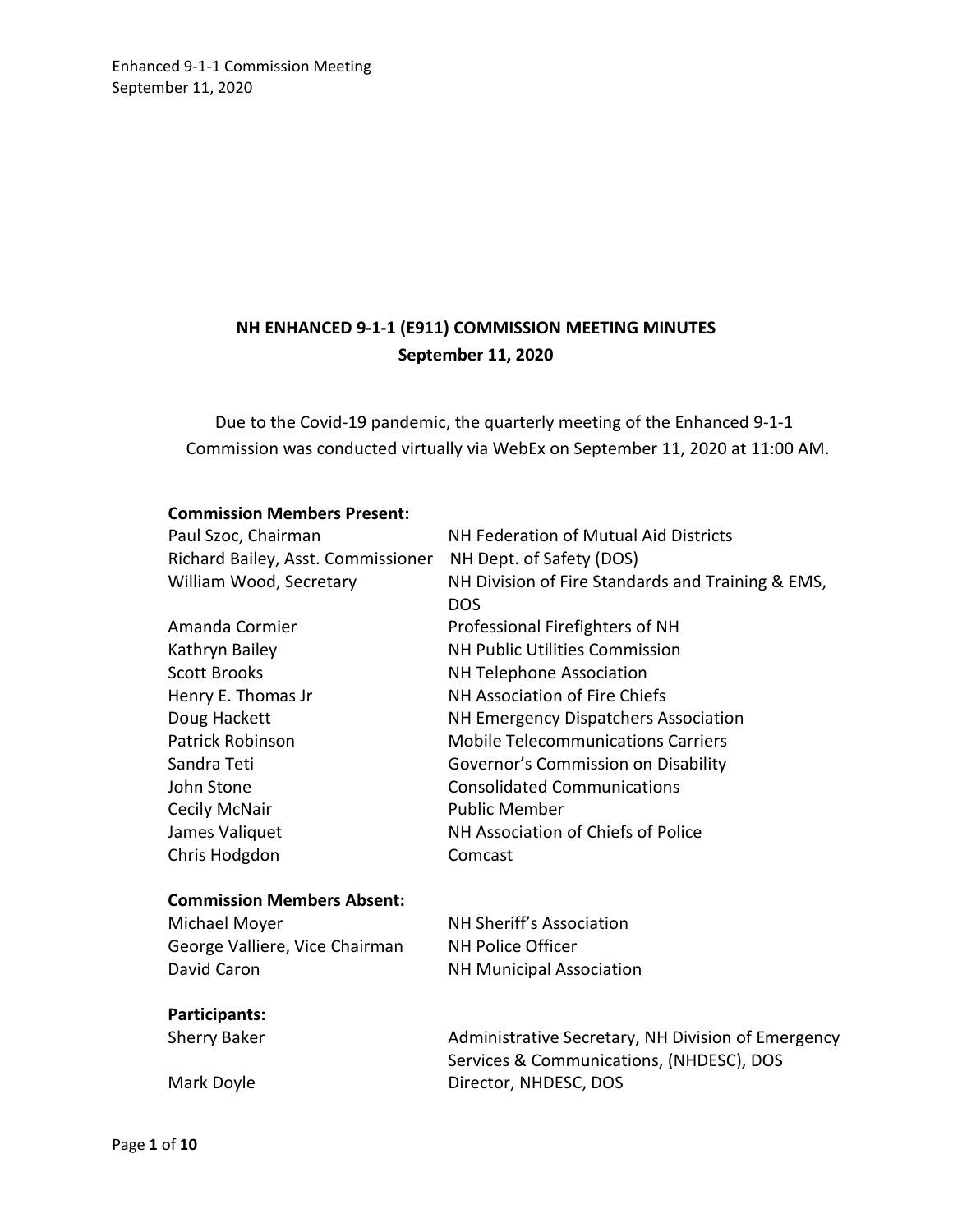| Robert Lussier           | Assistant Director, NHDESC, DOS                  |
|--------------------------|--------------------------------------------------|
| Steven Lavoie            | Director of Administration, DOS                  |
| Sean Goodwin             | Administrator IV, NHDESC, DOS                    |
| <b>Timothy Scott</b>     | IT Manager IV, NHDESC, DOS                       |
| Matt White               | Info Tech Manager IV, NHDESC, DOS                |
| Deb Bray                 | Supervisor IV, NHDESC, DOS                       |
| John Stevens             | Coordinator, Statewide Interoperability, NHDESC, |
|                          | <b>DOS</b>                                       |
| <b>Thomas Andross</b>    | <b>Grafton County Sheriff Department</b>         |
| <b>Bill Pelchat</b>      | Info Tech Manager IV, NHDESC, DOS                |
| Eric Hartman             | <b>INdigtal</b>                                  |
| Allyson Ehrlich-Mitchell | Sr. Account Executive Windstream                 |

#### **1. Approval of the minutes from the June 12, 2020, NH Enhanced 9-1-1 Commission meeting**

Chairman Szoc called for approval of the June 12, 2020 meeting minutes. Commissioner Kathryn Bailey motioned to accept the revised minutes and Commissioner E. Douglas Hackett seconded the motion. The minutes were unanimously approved by those present; Chris Hodgdon abstained, as he did not attend the June meeting.

#### **2. FY20 Surcharge Receipts**

#### **2. A. Financial Report (Steven R. Lavoie, Director of Administration)**

- 1. Discuss year-to-date expenditures & surcharge
- Surcharge receipts are on track and the E9-1-1 fund is healthy.
- Expenditures are in line to date. Director Lavoie recognized DESC for doing a great job managing expenditures.
- The fund remains healthy and well positioned to absorb any ongoing costs of maintaining the 9-1-1 system as well as implementing new Next Gen -9-1-1 compliance services.

### **Division Reports**

- **A.** Administration Section (Robert Lussier, Assistant Director)
	- 1. Administration Update
	- 2. Emergency Communications Command Vehicle Event List
	- 3. Wanda Scott (9-1-1 Outreach & Education & Social Media Report)
	- 4. Emergency Communications Budget Preparation Presentation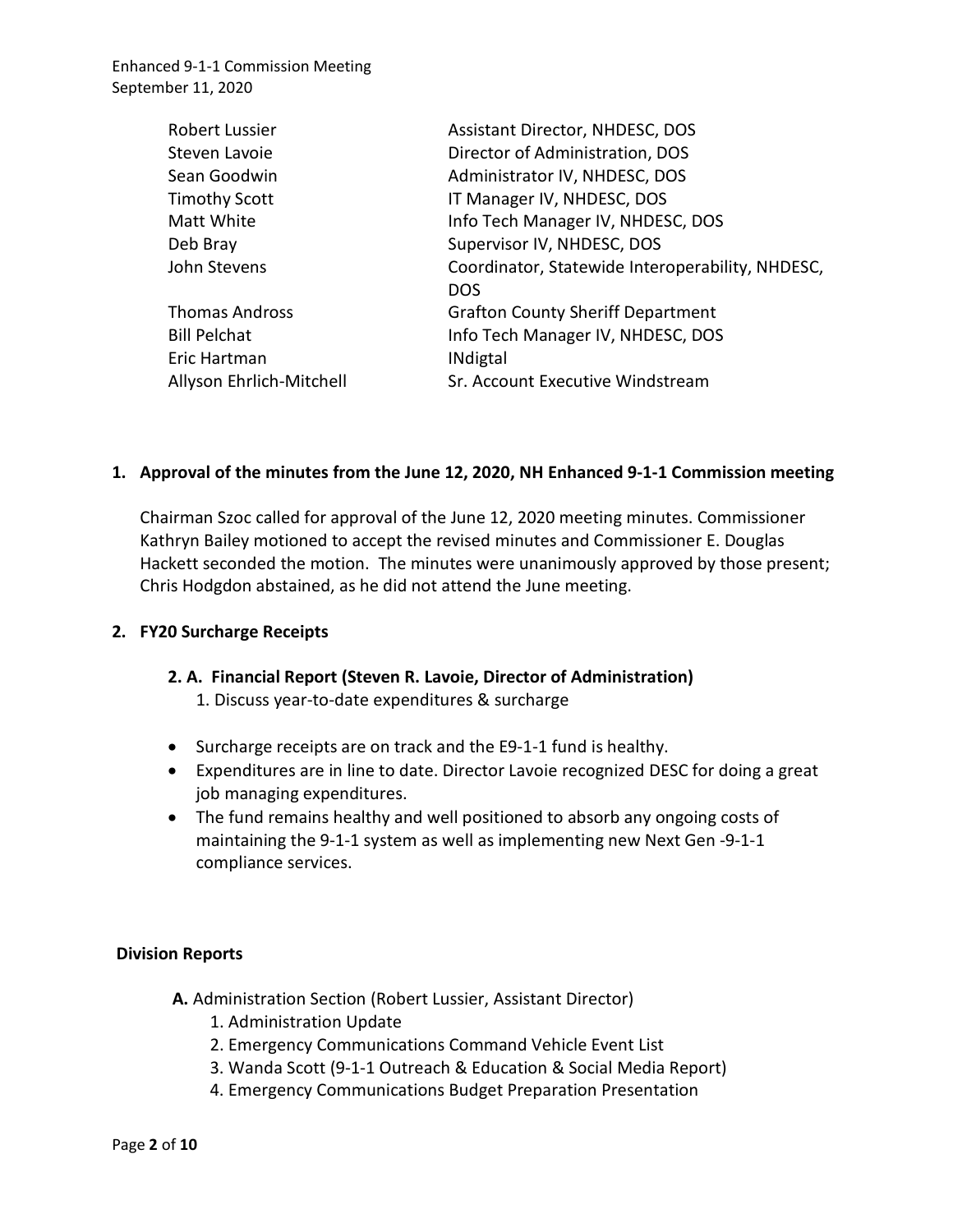### **Asst. Director Lussier reported the following:**

- Governor's statewide hiring freeze remains in place; however, he did approve a DESC waiver request to hire for Telecommunicator I vacancies.
- Will continue to approach all spending and expenditures very conservatively with additional reviews and approvals
- Moved into the month of September with an awareness of employee wellness knowing many employees are teleworking. That said, we have been employee centric trying to make sure the Division provides accommodations support in the workplace and at home
- Division contract with INdigital for 9-1-1 call delivery is on the September 11, 2020 Governor and Council agenda. Director Lussier thanked Bob, Eric and Jeff on the INdigtal side for all their hard work; we appreciate it.
- We are currently in negotiations with the selected vendors for our E9-1-1 CPE Refresh for the PSAP.
- Working to amend Onsolve contract for the emergency notification system. The amendment will allow HSEM to incorporate some of their functionalities.
- The command vehicle and message board report and the social media report are in the Commission packet
- Most of the Administrative staff continues to telework; some come into the IPOC once a week. Overall, employees are doing well. Staff continues to support the Division with requisitions, FPO requests, P-card requests and travel reimbursement requests.
- **B. Report on Special Projects (William Pelchat, Info technology Manager IV)**
	- 1. Status on NHVIEWW
	- 2. Status on the Wireless Asset Manager
	- 3. Information on DOS GIS Assistance

### **William Pelchat reported the following:**

- Providing SEOC/IAC/HSEM with GIS support during the current COVID-19 activation
- GIS general activities during this activation:
	- o Daily Protocol 36 maps, calls to date and previous days call volume
	- o Daily briefing maps provided to the Governor and HSEM for planning
	- o Daily 211/DPHS maps and call graphs
	- o Requests for public status maps
	- o Numerous other on-demand maps were previously created and now updated as needed, as follows: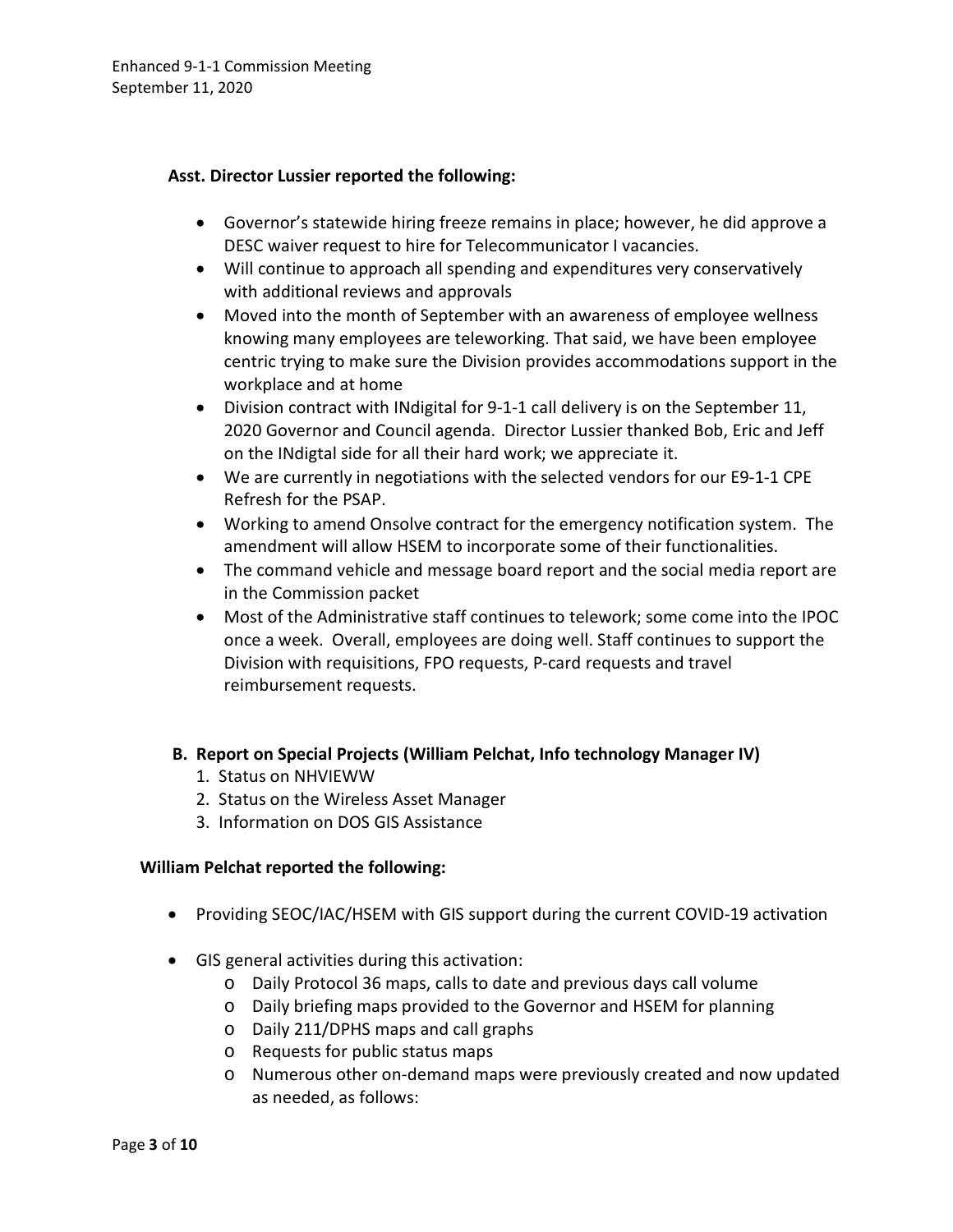- COVID19 testing
- Alternate care sites
- **PPE delivery sites**
- **PPE pickup sites**
- **Funeral Homes**
- Convenient MD Locations
- **Hospitals, Urgent Care Facilities, PODS ESF 8**
- RPA's (Request Public Asst) Status maps
- 9-1-1 Data Operations Web Application and 9-1-1 map data layers, to facilitate work from home
- Geo-processing model nightly data synchronization between 9-1-1 production data base and Web application map layers
- Support FEMA Region 1 dashboard COVID19 data, data entry web application, data from DHHS
- Dashboards for call volume and police/fire/EMS, data sourced from WEBEOC
- The Communication Asset Management system, CAM, (hosted our NHVIEWW/on ArcGIS online system) comprised of various dashboards and Web Applications
- Dept. of Safety State Police and Marine Patrol Dispatch are using our internal NHVIEWW system hosting the Web Application sites, various map data layers and services, and Automated Vehicle Location feed map service.
- Providing Web Applications for REP, IAC, EOC and Hazmat on our internal NHVIEWW GIS platform.
- ArcGIS Enterprise System installation to replace the current AVANCE VM hosting map data service for our AGO/NHVIEWW and CAM.
- Providing GIS support for the PublicSafetyVieww portal, our ArcGis Enterprise system, installed in the fall of 2019, which hosts the PSAP and Dispatch agencies with 9-1-1 web maps.
- Continuing support for Seabrook REP with map products and the REP web application and will be participating in the REP exercise scheduled for the end of September and again in December.

## **C. Report on Data Operations: (Matthew White, Information Tech Manager IV, Data Operations)**

- 1. Update on Mapping and Database activities
- 2. Update on Emergency Notification System (ENS) replacement
- 3. Schools Statewide Telephone Emergency Preparedness Project (S.T.E.P.)
- 4. Update on MLTS Discrepancies and Resolutions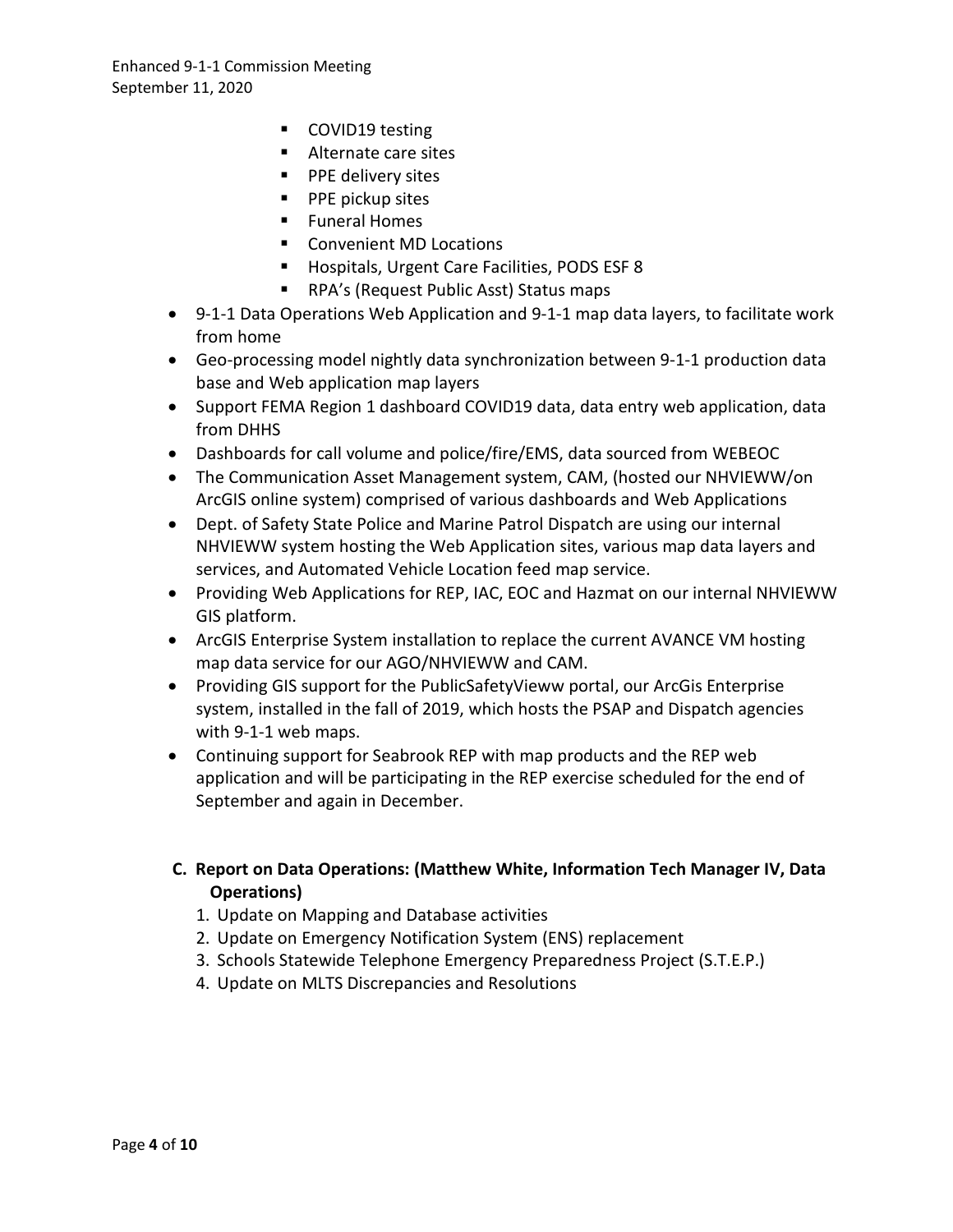### **Matthew White reported the following:**

- The telephone database contains approximately 632,104 records
- Partial address conversions have occurred in three cities and towns affecting 110 customer records
- Mapping Database contains 698,801 addressable points
- Mapping Database contains 75,385 landmark points
- Mapping Database contains 54,864 building footprints
- Mapping Database contains 240,956 road segments
- Emergency Notification System has 57 communities participating
- There were 282 reported MLTS discrepancies and 109 MLTS discrepancies remain open
- March 23<sup>rd</sup>, the DataOps Unit was able to fully transition to a home environment with only two days' notice due to COVID -19 pandemic
- While all business models of collecting, implementing and generation 9-1-1 addressing need to continue while working home, this created some distinctive challenges with many town offices closed. However, the team rose to the occasion and was able to accomplish quite a bit this quarter.
- Daily updates from carriers and service providers continues without interruption
- Generated 44K+ data points
- Completed and delivered two town map books with 22 ready for field checks/collections (the final step before printing) and started a large number of new towns at 25.
- **D. Report on PSAP Operations and Report on Emergency Medical Dispatch: (Deb Bray, Supervisor IV)**
	- 1. Update on PSAP operations
	- 2. Agency Call Statistics Report
	- 3. ACE Performance Standard Report
	- 4. Update on Training Division
	- 5. Derick Aumann Coronavirus Presentation

### **Deb Bray reported the following:**

- Currently have 17 Telecommunication Specialists I & II vacancies. There are 41 Telecommunication Specialists in total, as well as 5 part time TCs who supplement staffing needs
- 9-1-1 call volume since May has steadily increased
- High call volume over the long three day holiday weekend; received 1600 +/- per day
- Call volume is expected to taper down due to summer ending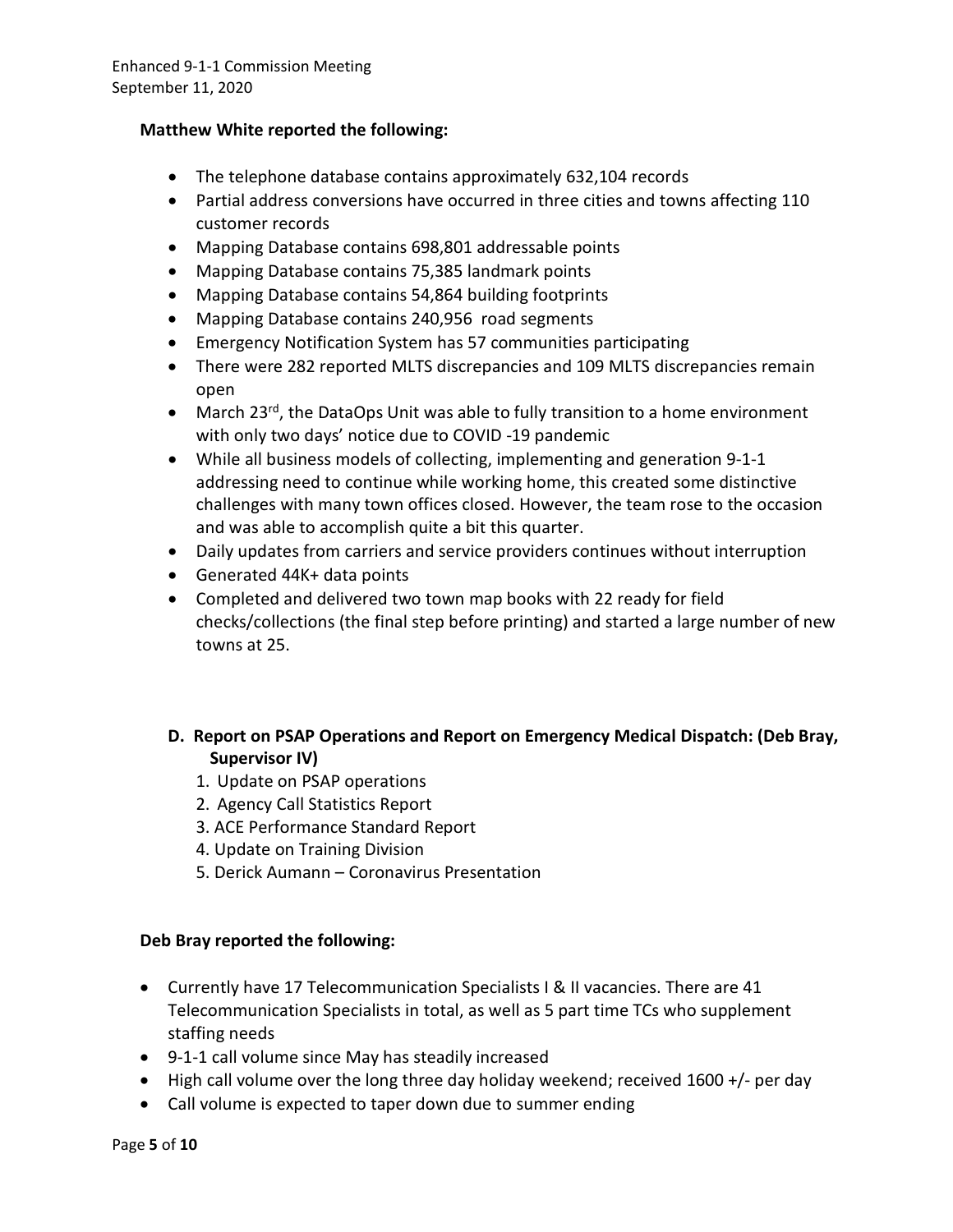- Continue to utilize the Pandemic Protocol 36; approximately 25 calls per day. Additional questions are also asked in order to ensure front line workers stay safe
- The Governor's office signed the waiver to move forward with hiring 8 Telecommuicators. Currently, are in the background phase of the hiring process with an anticipated start date of October 9<sup>th</sup>. The release to floor date expected in mid-January.
- Upgrades to the Training Room will be in line with the CDC guideline for social distancing to safely accommodate eight trainees and a Trainer.
- National Public Safety Telecommunicators Week, normally scheduled in April, was rescheduled to the last week of August into September. Delaying the celebration allowed for proper recognition of the Telecommunications staff. To date, this year's celebration was the best the Division has ever had; a great opportunity to focus on the achievements of so many.
- Beth Morgan, a twenty-year veteran, recognized for having the 'Best Overall Attitude.' Emily Milligan recognized for the 'Best Customer Service' and Bronwyn Smith recognized as 'Rookie of the Year.' Kevin Chaff honored as the 2019 Telecommunicator of the Year in a September 4<sup>th</sup> ceremony; Kevin's family attended.
- Normally, summer is challenging in the PSAP because of high call volume and employee vacations resulting in additional workload for everyone. All of which has been exacerbated by the pandemic. Chief Bray recognized the Herculean efforts of the PSAP staff.
	- o The telecommunications staff along with supervisors, trainers and quality assurance team has really stepped up to the challenges faced with this year. She noted how they have taken on long work hours, flexing schedules and have generally done anything and everything needed to ensure NH visitors and residents receive the highest level of care and customer service. Chief Bray emphasized just how proud she was of the PSAP team and what they accomplish under the leadership of Director Doyle and Asst. Director Lussier.

## **E. Report on Information Technology (Tim Scott, Information Technology Manager V)**

- 1. CAD and Dispatch Center PC Upgrade Project
- 2. Contract Renewal for Call Delivery Network
- 3. Contract Renewal for CPE
- 4. GIS Infrastructure Upgrades

## **Tim Scott reported the following:**

• The Network RFP is at Governor and Council today. Excited about getting approval and continuing the partnership the Division has with INdigital. Adding several new features, redundancy items as well as about thirty licenses for tech free for various dispatch centers will be included if approved.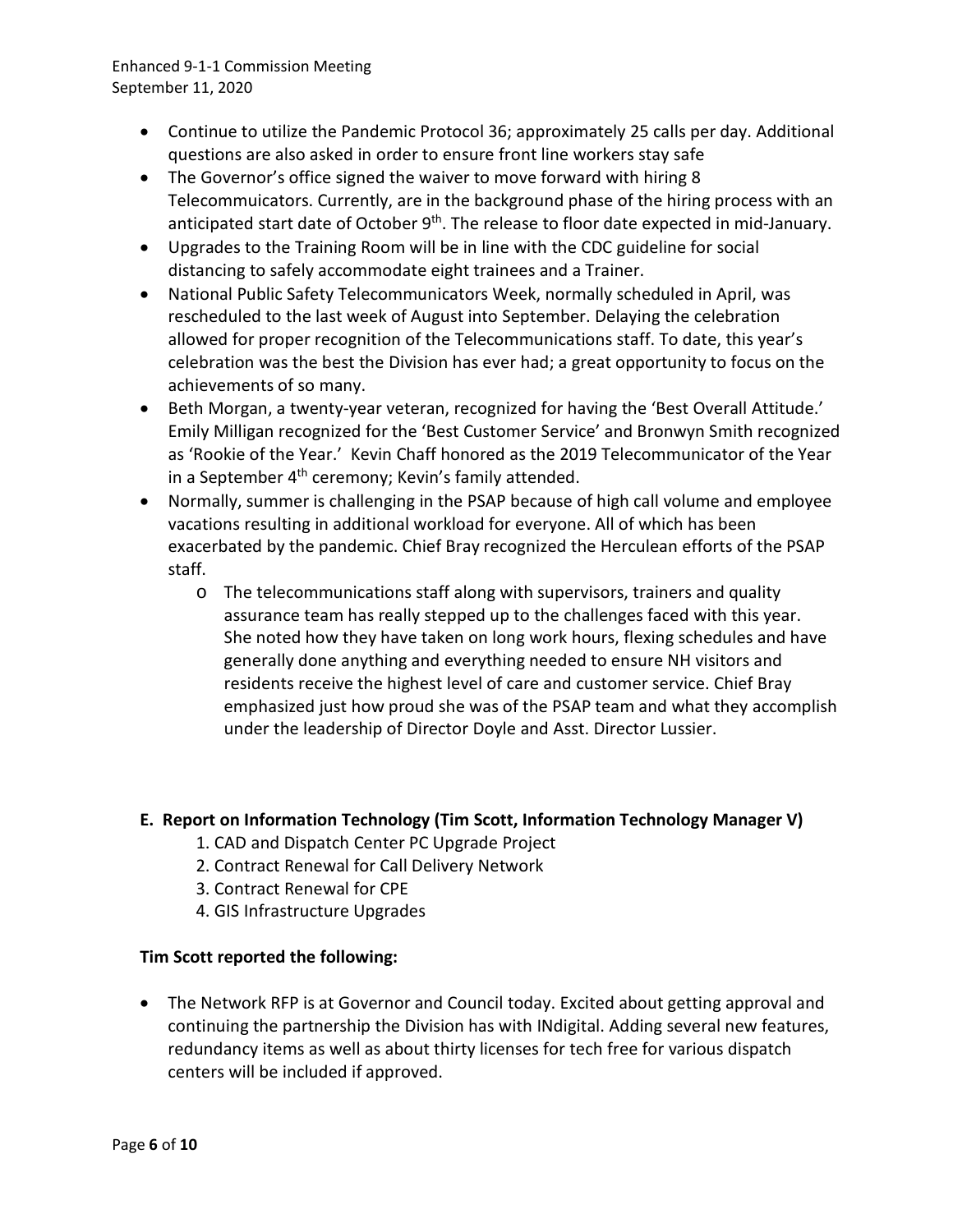- On the CPE front, the Division is negotiating details. Looking for a few enhancements, but will mostly be a system refresh with new hardware and adding a couple of new features.
- The project to upgrade Dispatch Centers equipment is completed.
- Teleworking efforts are going well. infrastructure is supporting the current load, but we will be evaluating a synchronous internet connection to better support that effort.
- Mr. Scott thanked Bill Pelchat, Matt White and Kenney-Lynn Dempsey for their efforts to get COVID-19 data out to all Dispatch Centers. This work is completed manually. They have worked long hours, holidays and weekends. Collectively, they have done an amazing job.
- Public View scheduled for next week to build a new ESRI infrastructure similar to the one that supports the Dispatch Centers. There will also be a full public facing application.
- Supplemental ALI and AED databases moving to a new enhanced platform to facilitate record maintenance.
- Working through the 9-1-1 Network upgrade; the Team is investigating new firewalls for Concord identifying the differences between old and new firewalls before configuration can be completed.
- Currently, they are down 3 positions in the IT section

## **F. Communications Maintenance Bureau (Sean Goodwin, Administrator IV)**

1. Update on Radio Communications Maintenance

### **Sean Goodwin reported the following:**

- Motorola still working on final P-25 punch list; which still includes Concord and Laconia failover capability as well as functionality of the mobile dispatch consoles.
- Covid-19 travel policies have impacted on-site visits
- Working on a multi-year software upgrade agreement with Motorola to insure system viability, currency. The new system has a substantial software component, which requires regular patching across forty-two virtual servers. The agreement will also put the Division on a predictable upgrade path.
- Continue to respond to incidents across the State supporting communications and interoperability situations as noted in the deployment list.
- Need to work with the SWIC office to deploy and explore Mutualink as an interoperability communications platform.
- Dispatch Centers and the Emergency Operations Centers to improve communications and coordination with FEMA region one.
- National Guard Testing Teams continue to utilize Mutualink as their communication link. between each site and back to the EOC and the National Guard Headquarters as needed. We are still prepared to support the Alternative Sites if needed.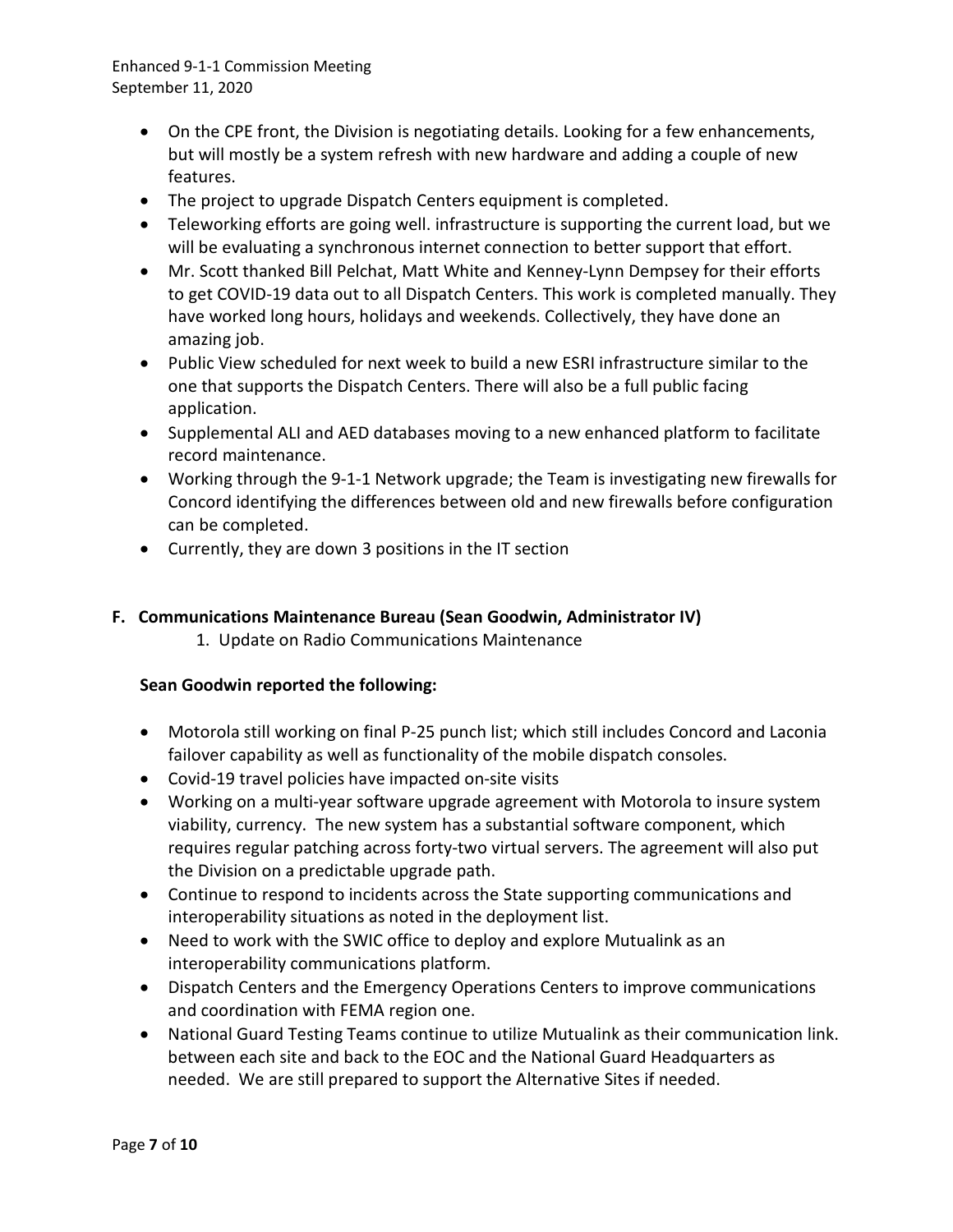- Trying to coordinate completion of the functional improvements at Hampton Beach for the Lifeguard communications system; have experienced a few roadblocks.
- Communication Tech II position and the ESF-2 communications Specialist hiring is still on hold due to the COVID-19 budget restraints.
- Peter Bolton is the in-house tower climbing instructor. He can certify and recertify our tower climbing staff to save us the need and time of sending our staff to out-of-state schooling.
- Mt. Washington, a major communication site, has been prepped for winter
- Completed HVAC preventative maintenance all sites
- Completed remote site generator/propane upgrade project
- Installed five hundred gallon gas tanks where possible and added cellular tank monitoring for 9 sites.
- Beginning to identify the legacy T-one connections across the system and developed plans to migrate from these connections to IP connections.
- ESF-2 Communications and Alerting the COVID-19-related Call Centers are closed down. For now, we continue to staff ESF-2 desk under COVID-19, but will slowly wean away from them.
- Preparing for the next Seabrook exercise later this month
- Will replace 4 local radios with low band antennae
- The 2020 Imagery Collection Project, which was postponed In March due to COVID-19, is being resurrected by the NH DOT. NH DOT has reached out to us in hopes to resume this important project for spring 2021.

## **4. Statewide Interoperability (John T. Stevens, Statewide Interoperability Coordinator)**

## **John Stevens reported the following:**

- Technical Assistance programs through the US of Dept. of Homeland Security have been canceled for 2020 and will be rescheduled in 2021
- The SWIC office continues to be proactive in moving certain aspects of interoperability forward.
- The ComU exercise was canceled for 2020 so we were able to resurrect that opportunity with a TERT Rally, which is now called FALLCOMM where ComL and ComT will engage in an exercise that they will be able to utilize and fulfill their Task Books. It is scheduled for October 2nd.
- Continue to pursue Mutualink opportunities as we move through the Fall
- The Safe-link, AT&T and FirstNet NHSP test project is set to kick off on September  $21^{st}$ . There will be four phases to the test period.
- October 19<sup>th</sup> AT&T RAN quarterly meeting
- October 14<sup>th</sup> FirstNet Summit for NH public safety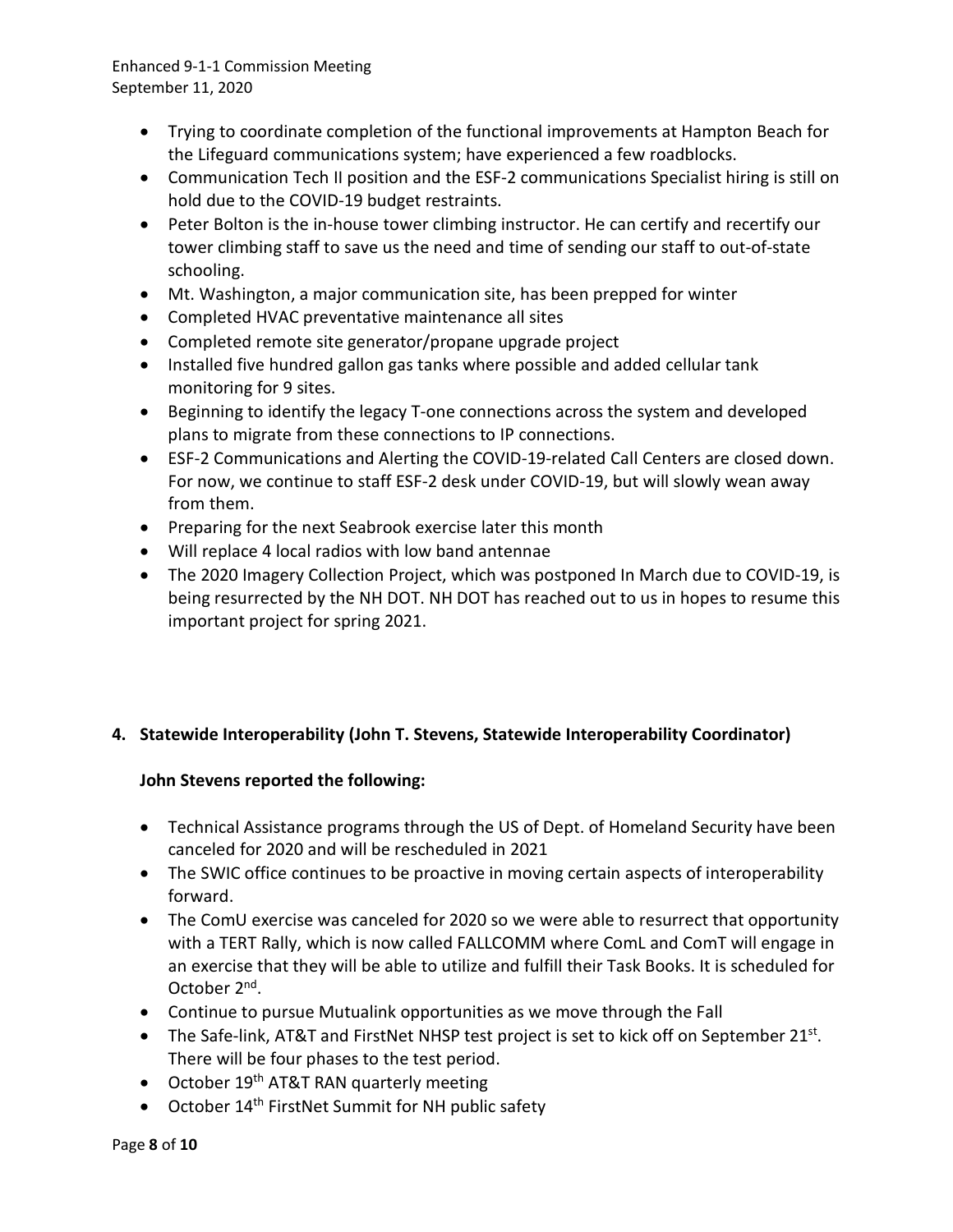- November  $20<sup>th</sup>$  SIEC meeting
- November  $12<sup>th</sup>$  FirsNet Workshop will include the executive management of the SIEC and the Data Communications Working Group.
- Discussed the FirstNet "Built with AT&T by the Numbers" presentation

Commissioner Valiquet inquired which stakeholders have been asked to participate with AT&T and FirstNet. Are fire service representatives being contacted?

Asst. Director Lussier stated the stakeholders are members of the SIEC who represent police, fire and EMS, along with the private sector, non-governmental organizations and the NHNG. However, it is also inclusive to anyone, or any organization, who has an interest. If anybody would like to be involved, please provide an email address and contact information.

## **5. NH Bureau of Emergency Communication (Mark E. Doyle, Director)**

- 1. Update on Bureau
- Since the inception of the 'shelter in place' order back in March, the Director has held regular bI-weekly employee WebEx meetings
- Motorola P25 Project is complete punch list is being worked on now and should be completed by end of the year.
- Radio Communications and ESF-2 have worked tirelessly throughout June and July regarding assistance and support for the local and State law enforcement response to many demonstrations throughout the state.
- Radio Communications Team has been working closely with DNCR to offer assistance to optimize the existing radio system at the beach/coast as well as their simulcast system throughout the state due to personnel shortages and life/safety concerns.
- Rule change to SAF-C7006.04 (Confidentiality of Information and Records), changed to reflect the actual wording of RSA 106-H (as directed by the Attorney General's Office)
- A potential radio communications consolidation as directed by the Governor's office.
- Cross-border transfer discussions with Maine (type of circuit) and Vermont (MOU) are moving forward.
- Assistant Director Peter DeNutte retired after 27 years of service to the State of New Hampshire – thanks for participating. Once in-person meetings resume, we'll arrange for a formal Enhanced 9-1-1 Commission recognition ceremony.